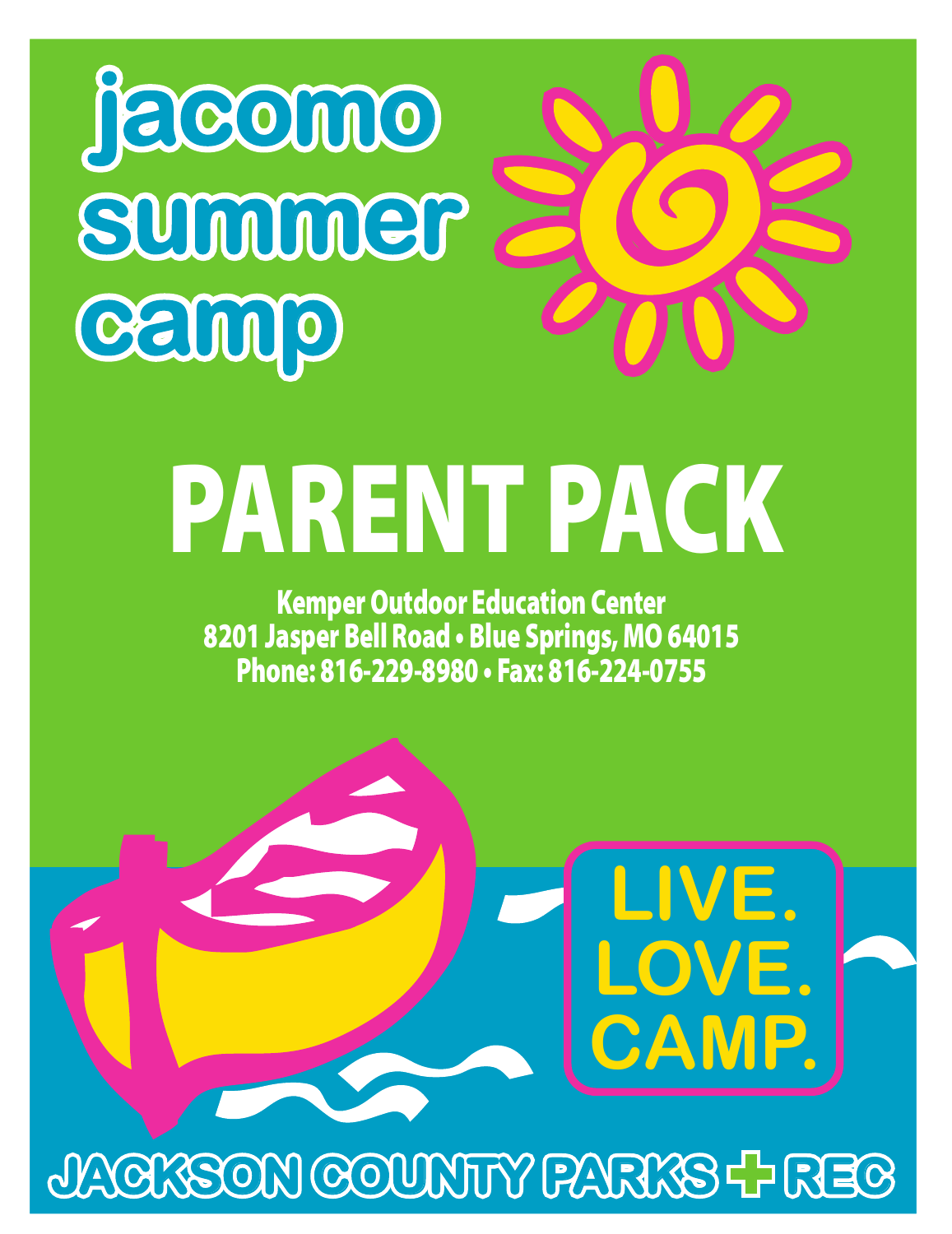#### **TABLE OF CONTENTS**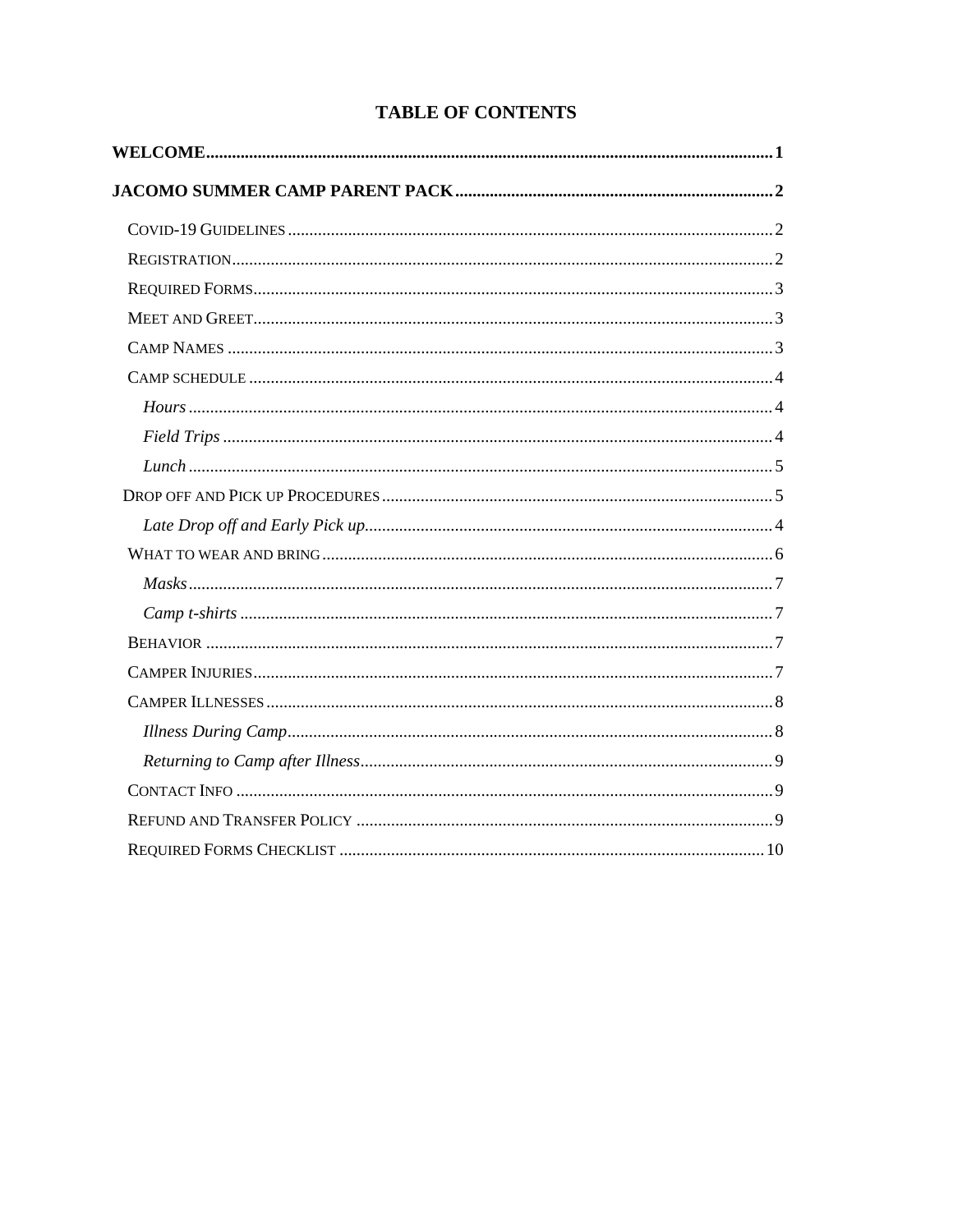

Dear Parent/Guardian,

We extend a warm "Welcome" to our returning campers for Jacomo Summer Camp 2022 and to the new campers joining us for the first time.

This packet contains important information you will need to assure your child is prepared for a positive experience at camp including COVID-19 precautions we will be following. Our number one priority is to keep our campers safe, while enjoying a summer they will never forget!

After reviewing this packet if you have additional questions, please do not hesitate to reach out to me.

We look forward to a wonderful summer with your children.

Sincerely,

**Sarah E. Gauld Kemper Outdoor Education Supervisor Jackson County Parks + Rec** O: 816.229.8980 x102

www. MakeYourDayHere.com

Like Us On F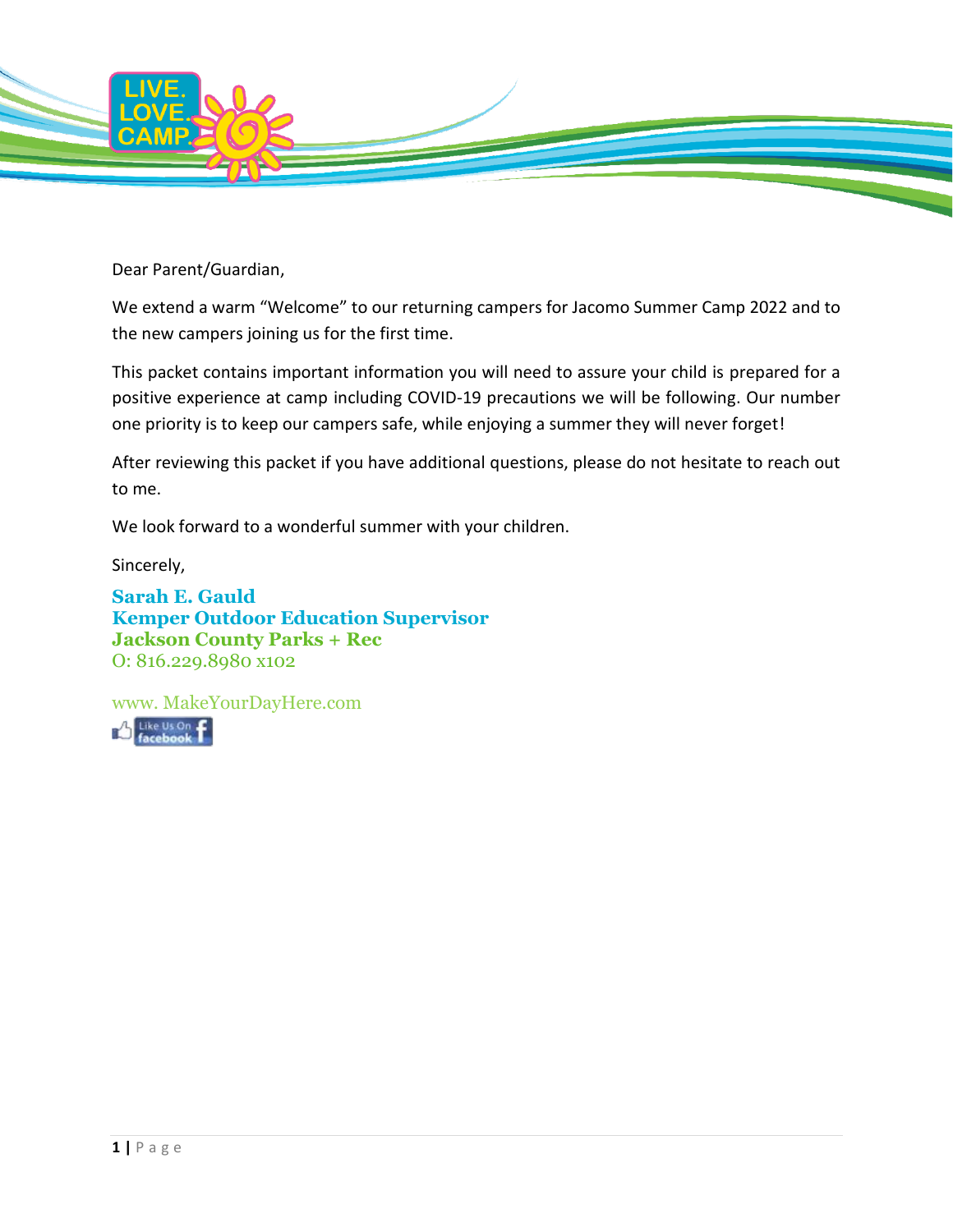Jacomo Summer Camp's 40-acre site is located at 8201 Jasper Bell Rd., Blue Springs, Mo 64015 and is nestled in the Fleming Park Nature Preserve, on the east side of Lake Jacomo.

The camp serves children ages 6 to 13 years old and operates for 10 weeks during the summer. Each week has its own special theme and includes a weekly themed field trip and a weekly field trip to one of Jackson County Parks + Rec's prized beaches.

Most of our camp activities occur outdoors and are designed to instill a love of nature and discovery. Each week the camper will engage in the activities including but are not limited to:

- Swimming
- Canoeing and Kayaking
- Fishing
- Hiking
- Arts and Crafts
- Archery
- Nature Study

#### **COVID-19 Guidelines**

We have included throughout this packet COVID-19 policies and procedures we will be taking to ensure a safe camp experience. Guidelines can change and modifications may need to be made at any moment to include cancelation. We will communicate any changes through the email you provided at registration. We thank you for your flexibility and patience as we navigate to make an enjoyable and safe camp experience.

After reading the parent pack, if you still have questions on Jacomo Summer Camp's COVID-19 Guidelines contact the Camp Director, Sarah Gauld, via kemper@jacksongov.org.

#### **Registration**

Before you complete this packet/required forms make sure you have **registered and paid** for your weeks of camp. If you have not done this, you **do not** have a spot at camp and need to go back and register first. If weeks are full, you can be placed on the wait list by calling (816) 229- 8980 ext. 106.

Register online by going to [www.makeyourdayhere.com/daycamp.](http://www.makeyourdayhere.com/daycamp) Scroll down and click on the "CLICK HERE to register online" link. Spaces fill up quickly so register early!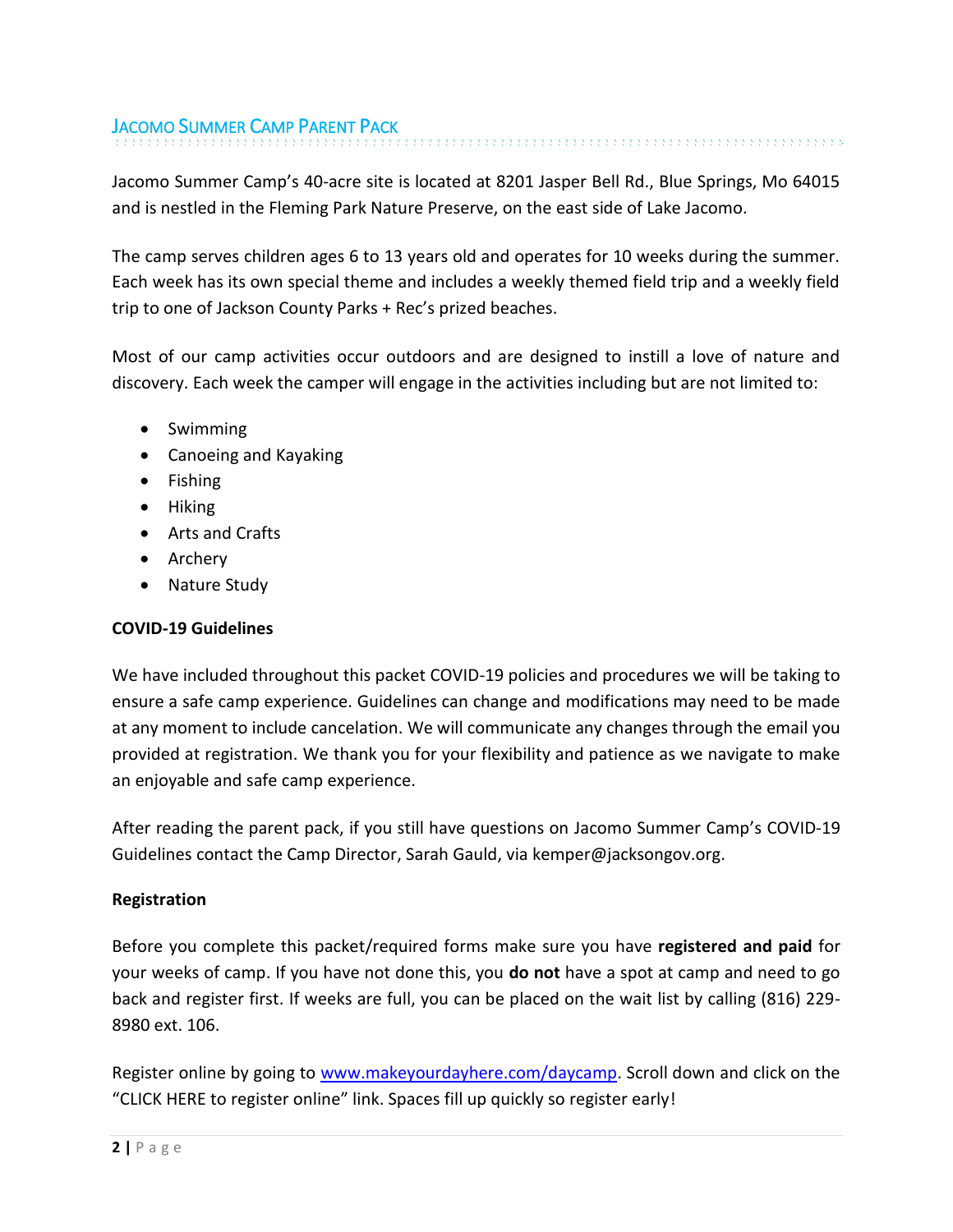#### **Required Forms Due May 2rd, 2022**

The Parent Pack must be on file for every child at camp before they can attend camp. No child will be allowed to attend camp without paperwork! Please complete these forms by 5 p.m. on Monday, May 2rd so we have adequate time to process all the forms. Forms can be mailed, emailed, faxed or dropped off at Kemper Outdoor Education Center.

*Required Forms included in the Parent Pack:*

- Camper Information Form
- Authorized Ride and Pick Up Release Form
- Health Questionnaire Form
- Medication Request Authorization and Release Form (only if your camper will need to take medication while at camp. Make sure you bring in original medication bottles prescribed by your doctor with your child's name on them.
- Camper Code of Conduct Agreement
- Agreement to Hold Harmless, Assumption of Risk & Publicity and Talent Release Waiver
- Assumption of Risk and Waiver of Liability Relating to Coronavirus/COVID-19
- Guardian Waiver and Acknowledgement Form

#### *Return Forms*

 $\mathbb{D}$  Mail or In-person: 8201 Jasper Bell Rd., Blue Springs MO 64015  $\Box$  Email: Kemper@jacksongov.org Fax: 816-224-0755

For Questions Call Kemper Office: 816-229-8980 ext. 106

#### **Meet and Greet**

The Meet & Greet Night will be Thursday, June 2<sup>rd</sup> from 6 p.m. – 7 p.m. Meet & Greet is an opportunity for you and your camper to become familiar with Jacomo Summer Camp's grounds, activities and be able to "meet" the camp staff prior to the start of camp. Social distancing and masks will be required based on the guidelines at that time. Camp shirts will be available for pick up as well as additional shirts available for purchase for \$10 each.

#### **Camp Names**

It is a tradition at the Jacomo Summer Camp for the campers and counselors to go by camp names. Please help your child pick a camp name before he/she arrives at camp. Names relating to animals, nature and the outdoors are most appropriate.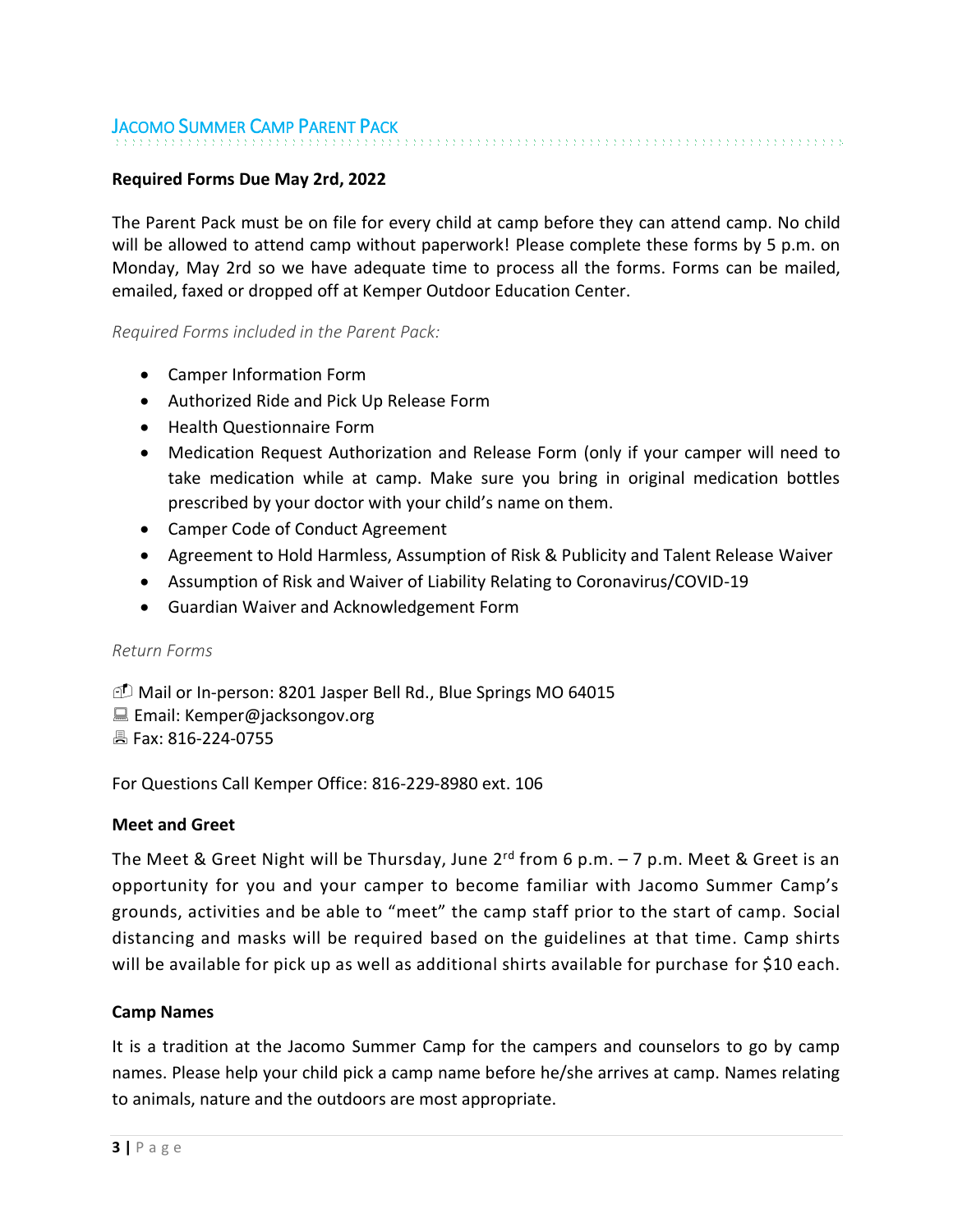#### **Camp Schedule**

A typical day at Jacomo Summer Camp (subject to change based on COVID restrictions):

| 6:45 a.m. - 9:00 a.m.    | Campers who are signed up for extended hours arrive and participate     |
|--------------------------|-------------------------------------------------------------------------|
|                          | in a variety of games around the shelter house, barn and playground.    |
| $8:30$ a.m. $-9:00$ a.m. | Regular hour campers arrive                                             |
| 9:00 a.m.                | Flag Ceremony and opening announcements                                 |
| $9:00$ a.m. $-3:45$ p.m. | Camp activities (hiking, archery, kayaking, canoeing, fishing, arts and |
|                          | crafts, ect.) outside speakers, field trips                             |
| 3:45 p.m.                | Closing flag ceremony, announcements and reminders                      |
| $3:45-4:15 p.m.$         | Campers signed up for regular hours are picked up                       |
| 3:45-5:45 pm             | Campers signed up for extended hours are picked up. While they wait     |
|                          | for their rides, they participate in a variety of games around the      |
|                          | shelter house, barn and playground.                                     |

#### *Hours*

The regular camp hours are 9:00 a.m. to 3:45 p.m. If you have registered your camper for extended hours, he/she may arrive as early as 6:45 a.m. and stay as late as 5:45 p.m. *A fee of \$1.00 per minute will be charged for children picked up after 6:00 p.m., no exceptions.*

Camp activities start promptly in the morning at 9:00 a.m. It is important your child arrives on time, so they do not miss the bus if going on a field trip or miss out on any fun. Campers are not allowed to be dropped off or picked up while attending a field trip.

#### *Field Trips*

At the time of camp, if field trips are deemed safe, the camp will go on two field trips a week. One field trip will be taken to one of Jackson County Parks + Rec beaches. If it is raining the day your camper is scheduled to go to the beach, we will have to cancel and cannot reschedule due to transportation. The second field trip will coordinate with our theme for that week.

The Guardian Waiver/Acknowledgement Form is required to be signed by the Parent/Guardian or the camper will not be allowed to attend field trips. Depending on the field trip there might be additional waivers that will need to be signed and if applicable will be sent out in the parent email the week prior. You will receive what days your child will be going on field trips in the parent email. Field trips each week are not guaranteed. During the pandemic safety is our priority. Camp t-shirts must be worn on all field trips.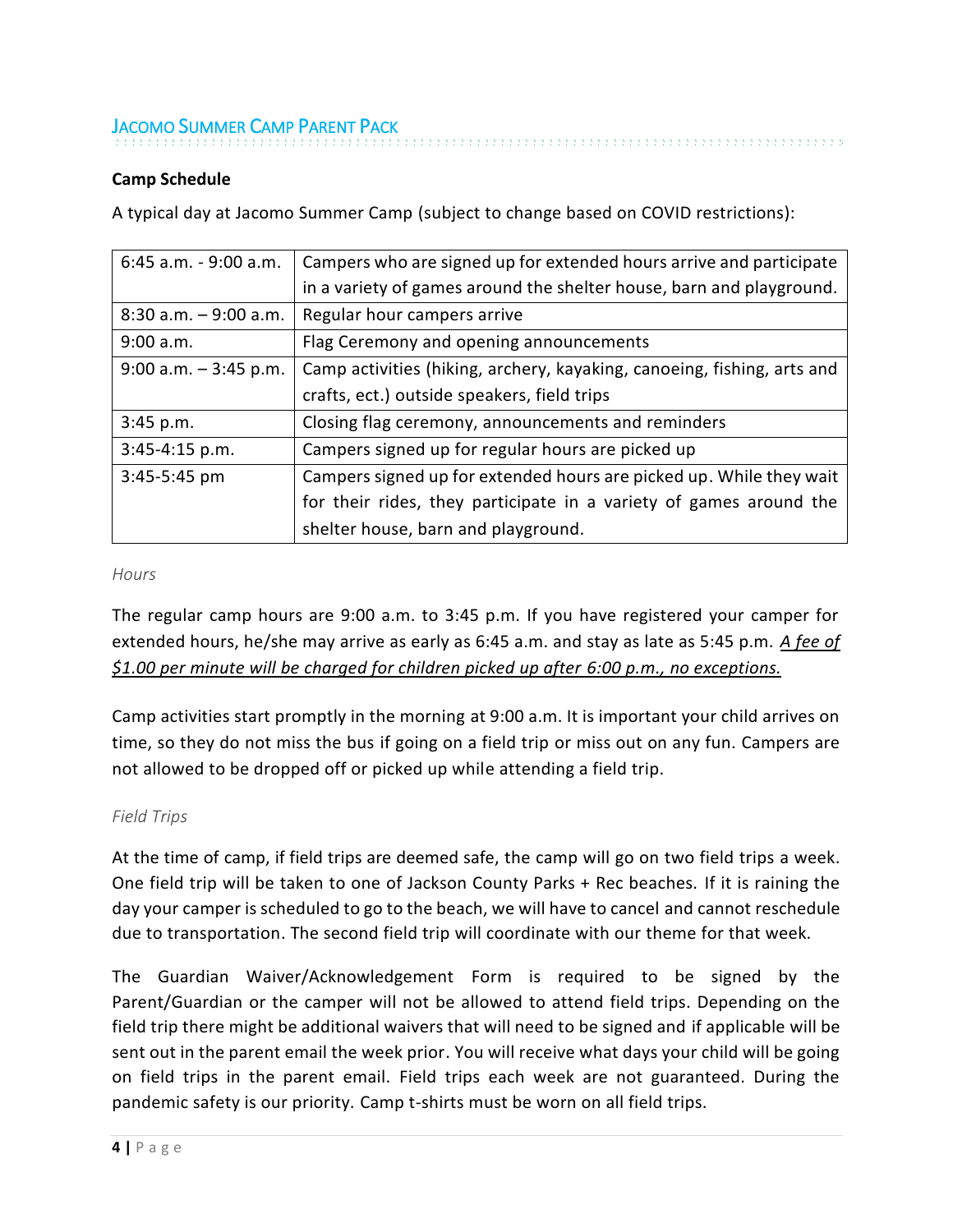#### *Lunch*

Campers are required to bring their own lunch and snacks to camp. If a camper has forgotten a lunch and needs one provided, it will be a pre-packaged box or bag with disposable food service items.

Jacomo Summer Camp is not an allergy free environment but works with guardians to reduce the chance of exposure. Allergies must be documented on the included Health Questionnaire.

#### **Drop-off and Pick-up Procedures**

Please allow yourself fifteen minutes extra to sign your camper in each morning and fifteen minutes extra to sign your camper out in the afternoon.

When you drop off your child, you will remain in your car and pull up to the drop off location. Your camper will have their temperature taken and be asked if they have had any COVID-19 symptoms or COVID-19 exposure in the last 14 days. *If their temperature is above 100.4 F or they answer yes to any of the COVID-19 questions, they will not be allowed to be dropped off.* If for any reason your child is not listed on the Sign-In Sheet, you will not be able to drop them off at camp until you go to the Front Office to resolve the issue.

When picking up your child, *the person must provide their identification and be listed on the Authorized Ride and Pick-up Release List***.** These will be the only people allowed to pick up your camper. When you fill out the Authorized Ride and Pick-up Release Form included in this packet, be sure to list everyone that might pick-up your child including your own name and anyone you may call on to pick up your child in an emergency.

#### Late Drop off and Early Pick up

If you need to drop off your camper after 9:00 a.m. or pick up your camper before 3:45 p.m. please coordinate with the counselors and Front Office so we can be sure your child will be on site and not off at a field trip. If a camper needs to be picked up prior to their return from a field trip, a written note/email needs to be provided stating that the camper is to remain at Jacomo Summer Camp and not attend the field trip.

Late drop off and early pick up is done through the Front Office. If you need to go into the office, only one family is allowed inside at a time and the mask policy at that time will be enforced.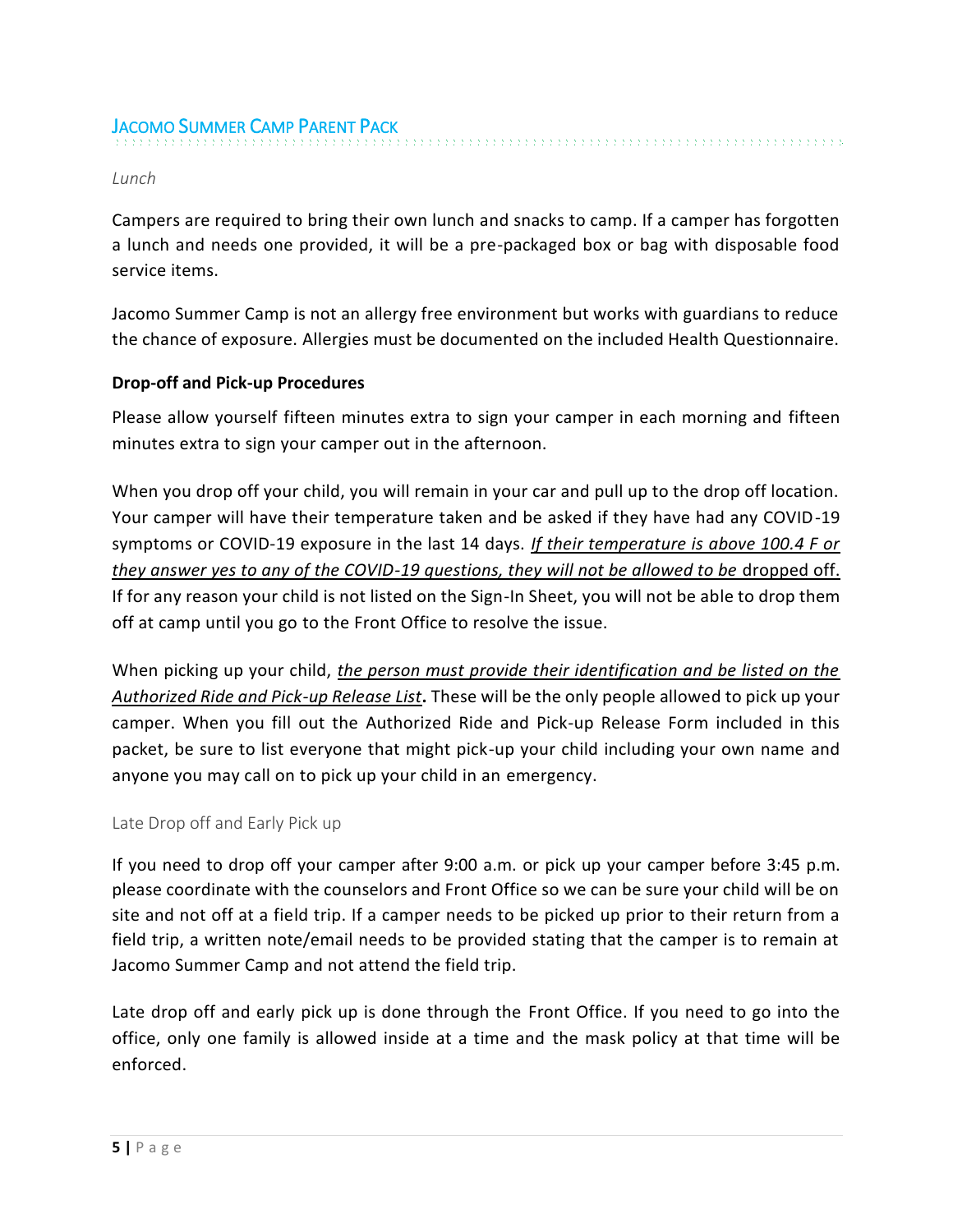#### **What to Wear and Bring to Camp**

Remember this is an outdoor program. We meet rain or shine. Please check the weather forecast each day to be sure your child is dressed appropriately. Please clearly print your child's name on everything he/she wears or brings to camp. If your child is missing an item, please notify their counselor so they can check the Lost and Found for your child's property. All items not retrieved will be donated to local charity.

JCP+R and its staff members cannot be responsible for lost, stolen or damaged items. Please do not bring anything you are concerned about damaging to camp. We want your child to have a fun camp experience and to not be distracted. If any of the below items are found they will be placed in the Front Office until the end of the day.

- $\odot$  Radios/CD, DVD or MP3 Players, Headphones, etc.
- Cell Phones
- Video Games/Other Electronics
- Valuables

List of what to wear and bring to camp:

- Shorts and t-shirt that are ok to get dirty camp t-shirt is always a good option
- Masks, a minimum of two
- Athletic shoes that can get wet & dirty
	- $\circ$  NO sandals; NO flip-flops; NO open toes or open heels. You will be called to drop off appropriate shoes if your child is not wearing ones at camp
- Water shoes for boating/wading (optional)
- Swimsuit and towel
	- $\circ$  Except for 6 and 7 year old's, which need to wear their swimsuit to camp under their clothes on non-field trip days and will change out of their swimsuit after swimming.
- Sunscreen, minimum SPF 30
	- o Select a spray bottle if your child will need help applying it
- Child-Safe Insect Repellent
- LUNCH and healthy snacks, non-perishable or brought in a mini-cooler/lunch box
- Refillable water bottle
	- o Please put your child's name on it, you can add a strap to make it easy to carry
- A book bag/ bag to keep all personal items in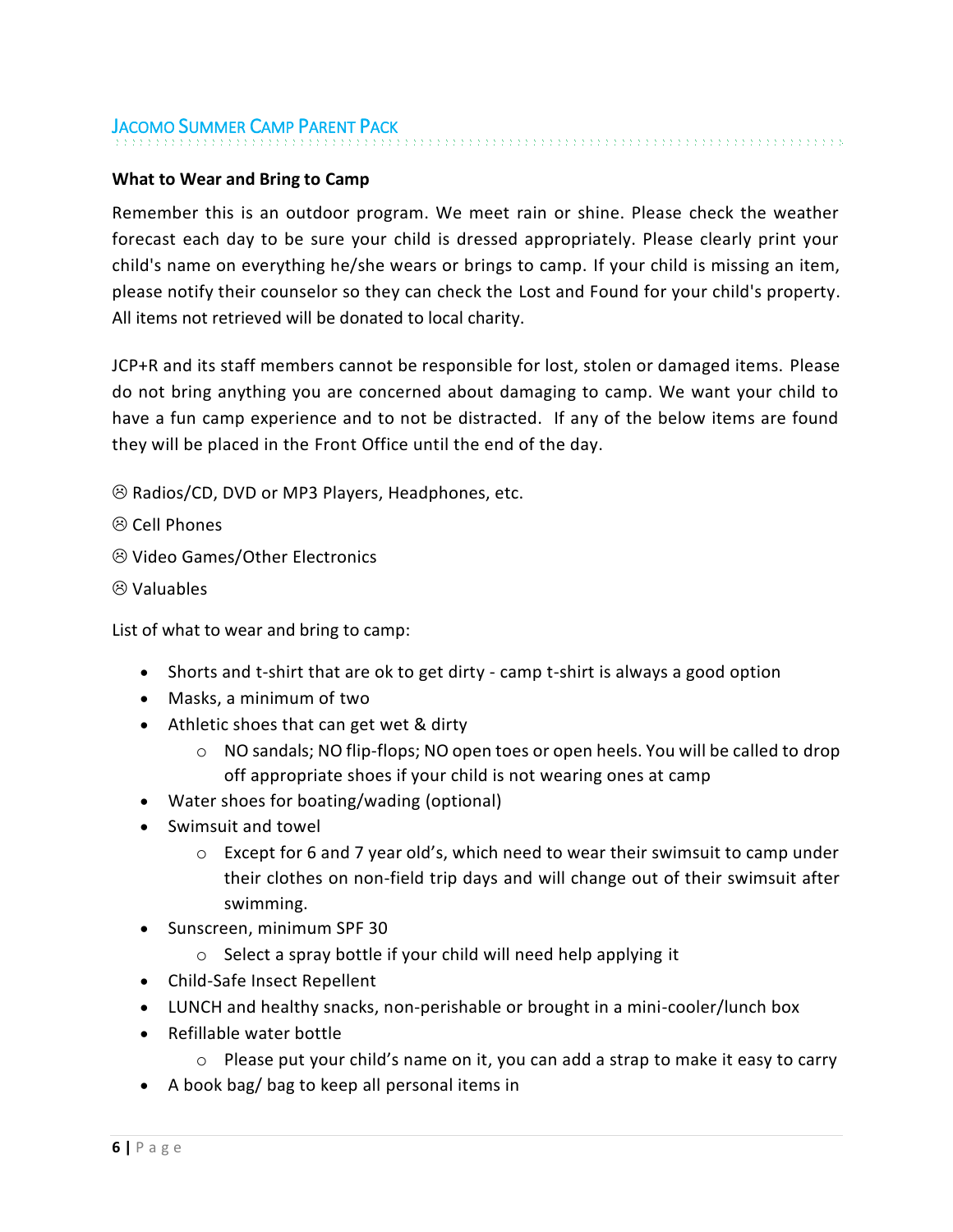#### *Masks*

We will follow the Jackson County guidelines for mask wearing. When outside and able to social distance (canoeing, kayaking, hiking, archery) or swimming masks will not be required. If indoors, on the bus or on a field trip, they will be required at this time (subject to change). Please make sure your child brings at least two masks with them to camp. If the guidelines change before or during camp, we will make adjustments accordingly.

#### *Camp T-shirts*

Camp t-shirts are required to be worn on field trips. Every child registered for camp will have a one-time \$10 fee for a camp t-shirt that you can pick up on June 2<sup>rd</sup> from 6 p.m. – 7 p.m., Meet and Greet night, or your child will receive on their first day of camp. If you would like to purchase additional shirts (\$10), a limited selection will be available for purchase at the Kemper Outdoor Education Center's Front Office once camp has started or during Meet and Greet night. *Shirts must be worn on field trips!*

#### **Behavior**

We ask all campers and their parents to sign the enclosed Camper Code of Conduct Agreement before coming to camp. This gives campers and parents a better idea of what is expected of them this summer. If your child does not abide by the Code of Conduct agreement, we reserve the right to remove your child from camp.

#### **Camper Injuries**

In a non-emergency situation, the camper will remain at camp. If first aid is issued to the camper, it will be recorded on our first aid report. The first aid report will be located on the sign-in/sign-out clipboard with the camper's name highlighted so that the parents know they have a report.

In an emergency, every effort will be made to notify the guardian immediately. If the situation warrants, 911 will be called immediately. Jacomo Summer Camp Director or a leadership team member will always remain with the camper. If the guardian cannot be contacted or arrive at camp soon enough, the camper will be transported by ambulance to the hospital. All camp staff are certified in First Aid and CPR.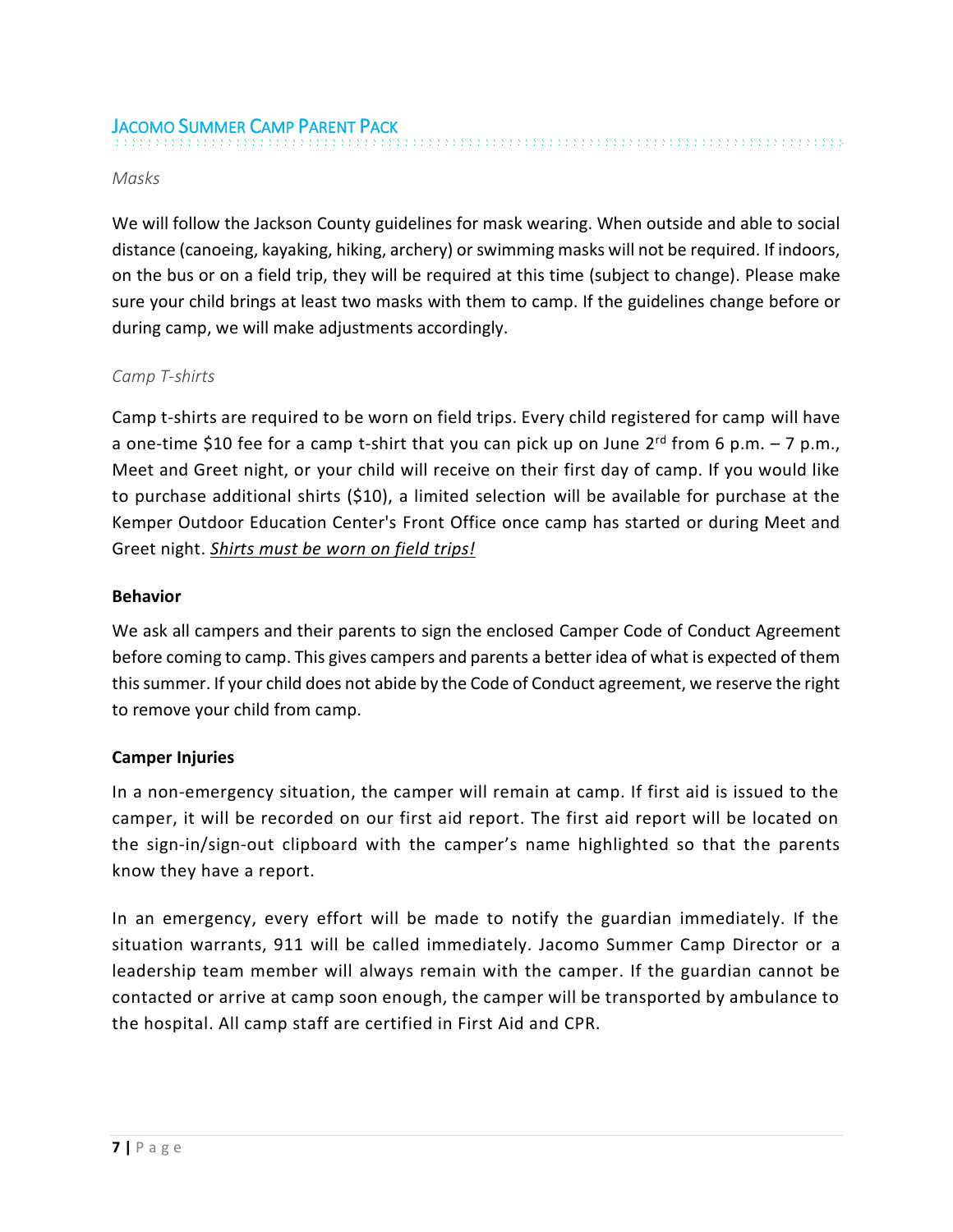#### **Camper Illnesses**

If any of the below circumstances are true for a camper, that camper must stay home from camp:

- The camper has a fever of 100.4°F or higher
- In the past 3 days, the camper has reported:
	- o A cough
	- o Shortness of breath or difficulty breathing
	- o A fever of 100.4°F or higher or a sense of having a fever
	- o A sore throat
	- o Chills
	- o New loss of taste or smell
	- o Muscle or body aches
	- o Nausea/vomiting/diarrhea
	- o Congestion or running nose not related to seasonal allergies
	- o Unusual fatigue
- Someone living the household with the camper has reported any of the above symptoms.
- The camper has been in close contact with someone with suspected or confirmed COVID-19.
- The camper has taken medication to reduce a fever prior to coming to camp.

#### *Illness During Camp*

If a camper becomes sick or presents with a fever while at camp their guardian will be contacted immediately and are expected to pick up the camper within an hour. The counselor will escort the camper to our "sick bay" where they will be isolated from the other campers. A counselor will provide supervision until the guardian is able to arrive.

All staff and campers that were in close contact with the camper (spending longer than 15 minutes within a 6-foot radius) will be identified. Parents with campers in that group with close contact will be notified and not allowed to return to camp until the Jackson County quarantine guidelines are followed. Prorated refunds will be issued in the case campers are sent home to quarantine.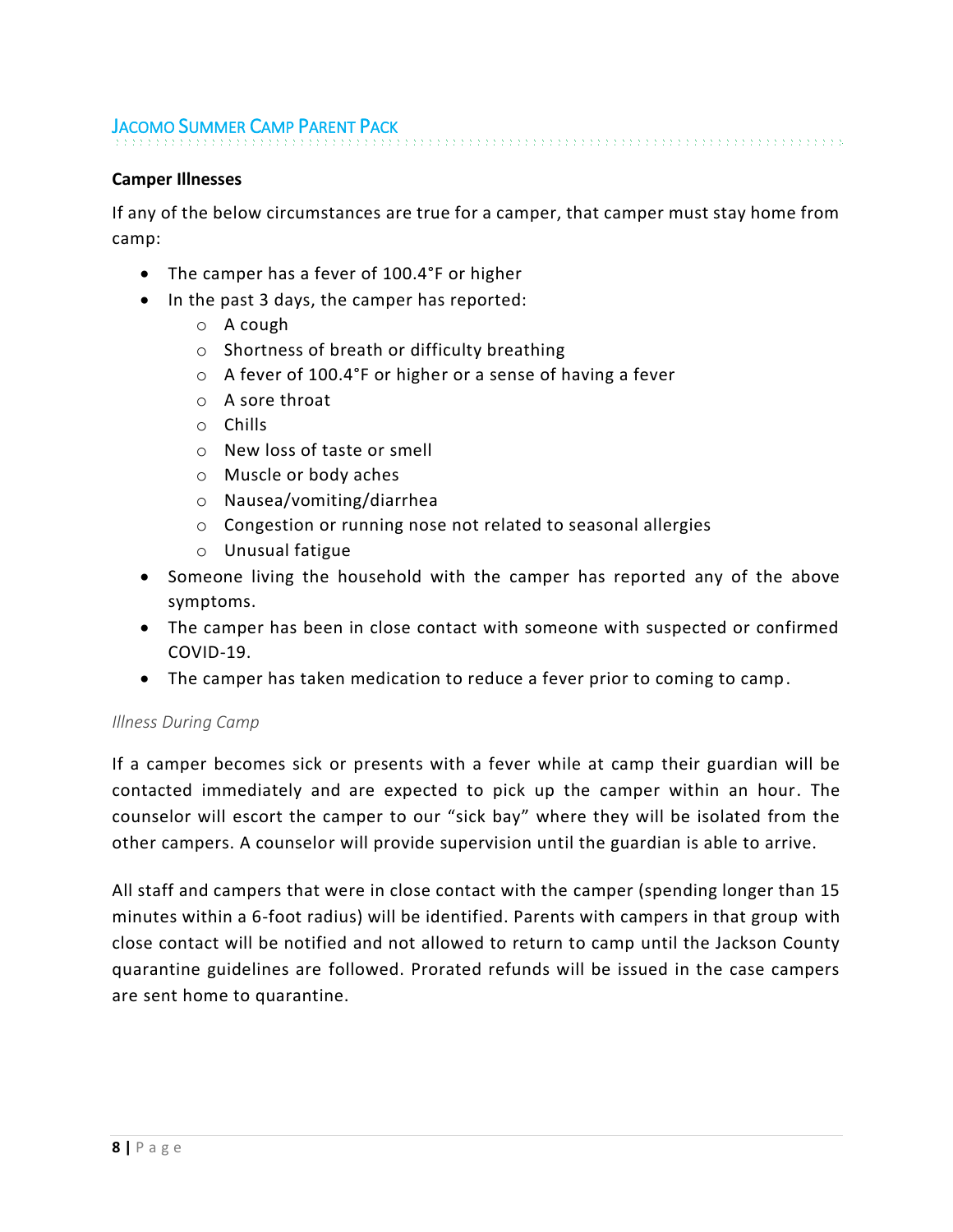#### *Returning to Camp after Illness*

Should a camper be sent home from camp due to illness with any type of symptoms, we will require the parent to consult a doctor and provide a written note from that doctor indicating that it is safe for the camper to return to camp or the camper has completed the quarantine time required by the current Jackson County and CDC guidelines.

Any camper who had signs of suspected or confirmed COVID-19 can return to camp when:

- At least 24 hours have passed since recovery (defined as no fever without the use of medications and improvement in respiratory signs like cough and shortness of breath); **AND**
- Have completed the recommended quarantine period per CDC and local guidelines.

If a camper believes they have had close contact with someone with COVID-19 but they are not showing signs of illness, their health should be closely monitored for development of a fever, cough, shortness of breath and other COVID-19 symptoms per the CDC and Jackson County's recommended quarantine time, following the last day they were in contact with the sick person with COVID-19. The camper should not attend camp or other public places for the CDC and Jackson County's recommended days. All illness or suspected contact with someone with COVID-19 will be reported to camp staff as soon as possible.

#### **Contact Info**

You may reach your child or the camp staff by calling the Kemper Outdoor Education Center at (816) 229-8980 ext. 101 for the Front Office or ext. 102 for Camp Director. After-hours calls (emergency only) can be directed to the Ranger Station at (816) 503-4890.

#### **Refund and Transfer Policy**

If you cancel 30 days or more in advance of your camp start date, 85% of your fees will be refunded. If you cancel less than 30 days in advance, 75% of your fee will be refunded. If you transfer your child to a different week of camp, given there is space available, there will be a \$20 transfer fee. To ensure your child a space at camp, please make sure you enroll early!

If any COVID-19 related cancellations happen by Jacomo Summer Camp you will receive a prorated refund for the days not able to attend. If YOU must cancel due to COVID-19 and can provide documentation you will receive a full refund.